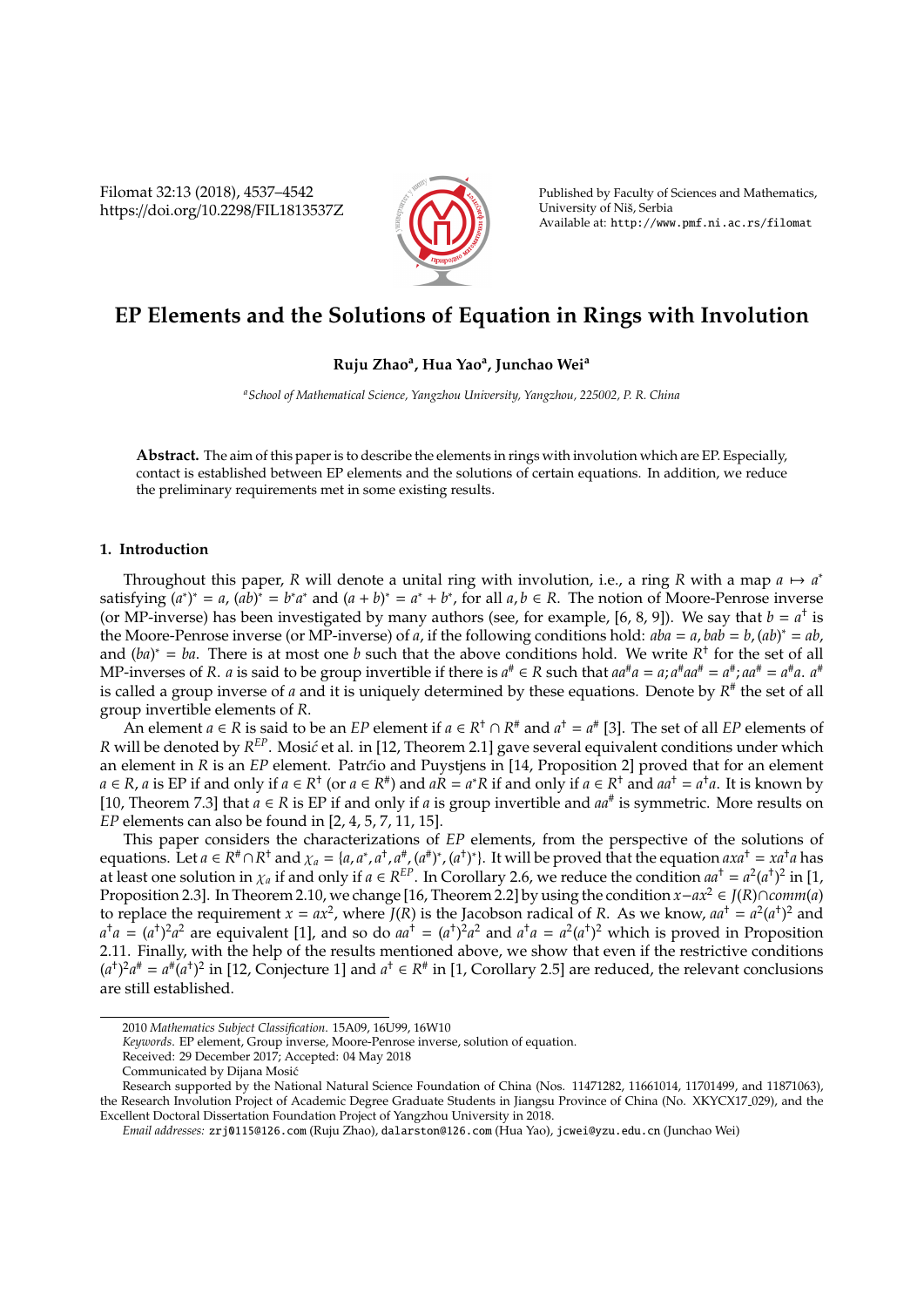### **2. EP elements and the solutions of equation**

In this section, we let *R* be a ring with involution ∗. For any *a* ∈ *R*, denote

*comm*(*a*) = { $x \in R | xa = ax$ },  $l(a) = {z \in R | za = 0}$ , and  $comm^2(a) = \{y \in R | xy = yx, \text{ for all } x \in comm(a)\}.$ 

**Lemma 2.1.** *Let a, b*  $\in$  *R*<sup>#</sup> *and*  $x \in$  *R. Then ax* = *xb if and only if*  $a^{\#}x = xb^{\#}$ *.* 

*Proof.*  $\Rightarrow$  It follows from  $ax = xb$  that

$$
a^{\#}x = (a^{\#})^2ax = (a^{\#})^2xb = (a^{\#})^2xb^2b^{\#} = (a^{\#})^2axbb^{\#} = a^{\#}xbb^{\#}.
$$

On the other hand, it is obvious that

$$
xb^{\#} = xb(b^{\#})^2 = ax(b^{\#})^2 = a^{\#}a^2x(b^{\#})^2 = a^{\#}axb(b^{\#})^2 = a^{\#}axb^{\#} = a^{\#}xbb^{\#}.
$$

Hence,  $a^{\#}x = xb^{\#}.$ 

 $\Leftrightarrow$  Since  $a^{\#}x = xb^{\#}$ , we get

$$
ax = a^2a^{\#}x = a^2xb^{\#} = a^2x(b^{\#})^2b = a^2a^{\#}xb^{\#}b = axb^{\#}b.
$$

What is left is to show that  $xb = axb^{\#}b$ . In fact,

$$
xb = xb^{\#}b^2 = a^{\#}xb^2 = a(a^{\#})^2xb^2 = aa^{\#}xb^{\#}b^2 = aa^{\#}xb = axb^{\#}b.
$$

Hence  $ax = xb$ .  $\Box$ 

Especially, choosing  $a = b$  in Lemma 2.1, we have the following corollary.

**Corollary 2.2.** [13, P733] If  $a \in \mathbb{R}^*$ , then  $a^* \in comm^2(a)$  and  $a \in comm^2(a^*)$ .

Let *R* be a ring and write  $ZE(R) = \{x \in R | xe = ex\}$ , for all  $e \in E(R)\}$ , where  $E(R)$  is the set of all idempotents in *R*. Then *ZE*(*R*) is a subring of *R*.

**Theorem 2.3.** Let R be a ring and  $a \in R^*$ . If  $a \in ZE(R)$ , then  $a \in ZE(R)^*$ .

*Proof.* Note that  $a \in R^*$ . Then  $a^*$  exists and  $a^* \in R$ . For each  $e \in E(R)$ , we have  $e \in comm(a)$  because  $a \in ZE(R)$ . By Corollary 2.2,  $ea^# = a^#e$ . Hence  $a^# \in ZE(R)$ , it follows that  $a \in ZE(R)^*$ .

**Lemma 2.4.** *Let a* ∈  $R$ <sup>#</sup>  $\cap$   $R$ <sup>†</sup>. Then  $a$  ∈  $R$ <sup>EP</sup> *if and only if one of the following conditions holds:*  $(1)$   $a<sup>†</sup>R ⊆ aR;$ *(2) Ra* ⊆ *Ra*† *.*

*Proof.* It is well-known that  $a^{\dagger}R = a^*R$  and  $Ra^* = Ra^{\dagger}$ . Consequently, Lemma 2.4 follows by [1, Theorem 3.6].  $\Box$ 

Let  $a \in R^* \cap R^*$ . Write  $\chi_a = \{a, a^*, a^*, a^*, (a^*)^*, (a^*)^*\}$ . Now, we consider the relations between EP elements and the solutions of the equation  $axa^{\dagger} = xa^{\dagger}a$  in  $\chi_a$ .

**Theorem 2.5.** Let  $a \in R^* \cap R^*$ . If the equation axa<sup>†</sup> =  $xa^{\dagger}a$  has at least one solution in  $\chi_a$ , then  $a \in R^{EP}$ .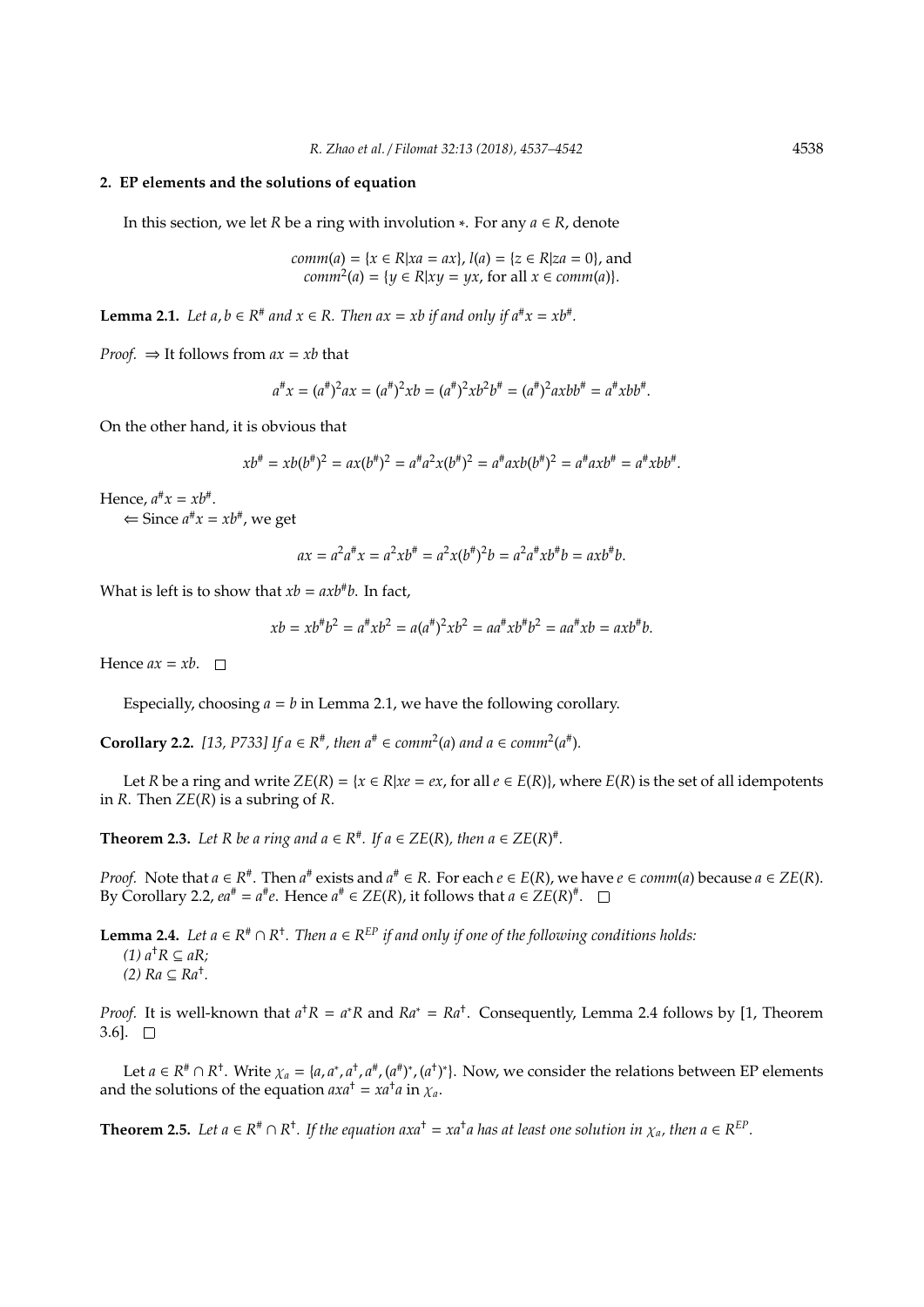*Proof.* (1) When  $x = a$ , then  $a^2a^{\dagger} = aa^{\dagger}a = a$ . It follows from [11, Theorem 2.1(xviii)] that *a* is an EP element. (2) When  $x = a^*$ , then  $aa^*a^{\dagger} = a^*a^{\dagger}a = a^*(a^{\dagger}a)^* = (a^{\dagger}a^2)^*$ . By applying involution on the above equation,

we have  $a^{\dagger}a^2 = (a^{\dagger})^* a a^*$ . According to the last equation, we have

$$
a^{\dagger}R = a^{\dagger}aR = a^{\dagger}a^2a^{\dagger}R \subseteq a^{\dagger}a^2R = (a^{\dagger})^*aa^*R \subseteq (a^{\dagger})^*R = aa^{\dagger}(a^{\dagger})^*R \subseteq aR.
$$

It follows from Lemma 2.4 that *a* is an EP element.

(3) When  $x = a^{\#}$ , then  $aa^{\#}a^{\dagger} = a^{\#}a^{\dagger}a$ . That *a* is an EP element follows from [12, Theorem 2.1(xix)].

†

(4) When  $x = (a^{\#})^*$ , then  $a(a^{\#})^*a^{\dagger} = (a^{\#})^*a^{\dagger}a = (a^{\dagger}aa^{\#})^*$ . Applying involution on the equation, we get  $a^{\dagger}aa^{\#} = (a^{\dagger})^*a^{\#}a^*$ . This means that

$$
a^{\dagger}R = a^{\dagger}aR = a^{\dagger}aa^{\#}aR \subseteq a^{\dagger}aa^{\#}R = (a^{\dagger})^*a^{\#}a^*R \subseteq (a^{\dagger})^*R = aa^{\dagger}(a^{\dagger})^*R \subseteq aR.
$$

Hence *a* is an EP element by Lemma 2.4.

(5) When  $x = (a^{\dagger})^*$ , then  $a(a^{\dagger})^* a^{\dagger} = (a^{\dagger})^* a^{\dagger} a = (a^{\dagger} a a^{\dagger})^* = (a^{\dagger})^*$ . It follows that  $a^{\dagger} = (a^{\dagger})^* a^{\dagger} a^*$ . This gives *a*<sup>†</sup>*R* ⊆ *(a*<sup>†</sup>)<sup>\*</sup>*R* ⊆ *aR*. Therefore, *a* is an EP element by Lemma 2.4.

(6) When  $x = a^{\dagger}$ , then  $aa^{\dagger}a^{\dagger} = a^{\dagger}a^{\dagger}a$ . We deduce that

$$
a^*a^{\dagger} = (aa^{\dagger}a)^*a^{\dagger} = a^*aa^{\dagger}a^{\dagger} = a^*a^{\dagger}a^{\dagger}a.
$$

Applying involution on the last equation,  $(a^{\dagger})^* a = (a^{\dagger} a)^* (a^{\dagger})^* a = a^{\dagger} a (a^{\dagger})^* a$ . Then

$$
a^{\dagger}a^2 = (a^{\dagger}a)^*a = a^*(a^{\dagger})^*a = a^*a^{\dagger}a(a^{\dagger})^*a = a^*(a^{\dagger}a)^*(a^{\dagger})^*a = (a^{\dagger}a^{\dagger}aa)^*a.
$$

Post-multiplying by  $a^{\#}$ , we get  $a^{\dagger}a = (a^{\dagger}a^{\dagger}aa)^*aa^{\#}$ . On the other hand,  $a^{\dagger}a = (a^{\dagger}a)^*$ . We assert that  $a^{\dagger}a =$  $(aa<sup>#</sup>)^*a<sup>†</sup>a<sup>†</sup>a<sup>α</sup>a = (aa<sup>#</sup>)^*a<sup>2</sup>a<sup>†</sup>a<sup>†</sup>$ . Therefore,  $Ra = Ra<sup>†</sup>a = R(aa<sup>#</sup>)^*a<sup>2</sup>a<sup>†</sup>a<sup>†</sup> \subseteq Ra<sup>†</sup>$ . By Lemma 2.4, we obtain that a is an EP element.  $\square$ 

Let  $a \in R^* \cap R^*$ . Then  $a^*a^*a^* = a^*a^*a^*$  if and only if  $aa^*a^* = a^*a^*a$ , by Corollary 2.2. Thus we have the following corollary which illustrates that the condition  $aa^+=a^2(a^+)^2$  in [1, Proposition 2.3] is superfluous.

**Corollary 2.6.** Let  $a \in \mathbb{R}^{\#} \cap \mathbb{R}^{\dagger}$ . Then  $a \in \mathbb{R}^{\text{EP}}$  if and only if  $a^{\#}a^{\dagger}a^{\dagger} = a^{\dagger}a^{\dagger}a^{\#}$ .

Since *a* is an EP element, we get  $a^* \in R^{EP}$ . Take  $b = a^*$ . If  $axa^{\dagger} = xa^{\dagger}a$  for any  $x \in R$ , then  $bb^{\dagger}y = b^{\dagger}yb$ , where  $y = x^*$ . By Theorem 2.5, we have the following theorem.

**Theorem 2.7.** Let  $a \in R^* \cap R^*$ . If the equation  $aa^{\dagger}x = a^{\dagger}xa$  has at least one solution in  $\chi_a$ , then  $a \in R^{EP}$ .

Next, we give an example in which  $a \in R^{EP}$  but  $a^*$ ,  $(a^{\#})^*$  and  $(a^{\dagger})^*$  are not the solutions of equation *axa*† = *xa*† *a*.

**Example 2.8.** Let ring  $S = M_2(\mathbb{R})$  of which the involution  $*$  is the transposition of a matrix in S. Write  $A = \begin{pmatrix} 1 & 0 \\ 1 & 1 \end{pmatrix}$ . *We have*

$$
A^* = \begin{pmatrix} 1 & 1 \\ 0 & 1 \end{pmatrix}, and A^{-1} = \begin{pmatrix} 1 & 0 \\ -1 & 1 \end{pmatrix}.
$$

*This implies that*  $A^{\dagger} = A^{\dagger} = A^{-1}$ *. However,* 

$$
\begin{pmatrix} 1 & 0 \ 1 & 1 \end{pmatrix} \begin{pmatrix} 1 & 1 \ 0 & 1 \end{pmatrix} \begin{pmatrix} 1 & 0 \ -1 & 1 \end{pmatrix} = \begin{pmatrix} 1 & 1 \ 1 & 2 \end{pmatrix} \begin{pmatrix} 1 & 0 \ -1 & 1 \end{pmatrix} = \begin{pmatrix} 0 & 1 \ -1 & 2 \end{pmatrix},
$$

*and*

$$
\begin{pmatrix} 1 & 1 \ 0 & 1 \end{pmatrix} \begin{pmatrix} 1 & 0 \ -1 & 1 \end{pmatrix} \begin{pmatrix} 1 & 0 \ 1 & 1 \end{pmatrix} = \begin{pmatrix} 1 & 1 \ 0 & 1 \end{pmatrix} \begin{pmatrix} 1 & 0 \ 0 & 1 \end{pmatrix} = \begin{pmatrix} 1 & 1 \ 0 & 1 \end{pmatrix}.
$$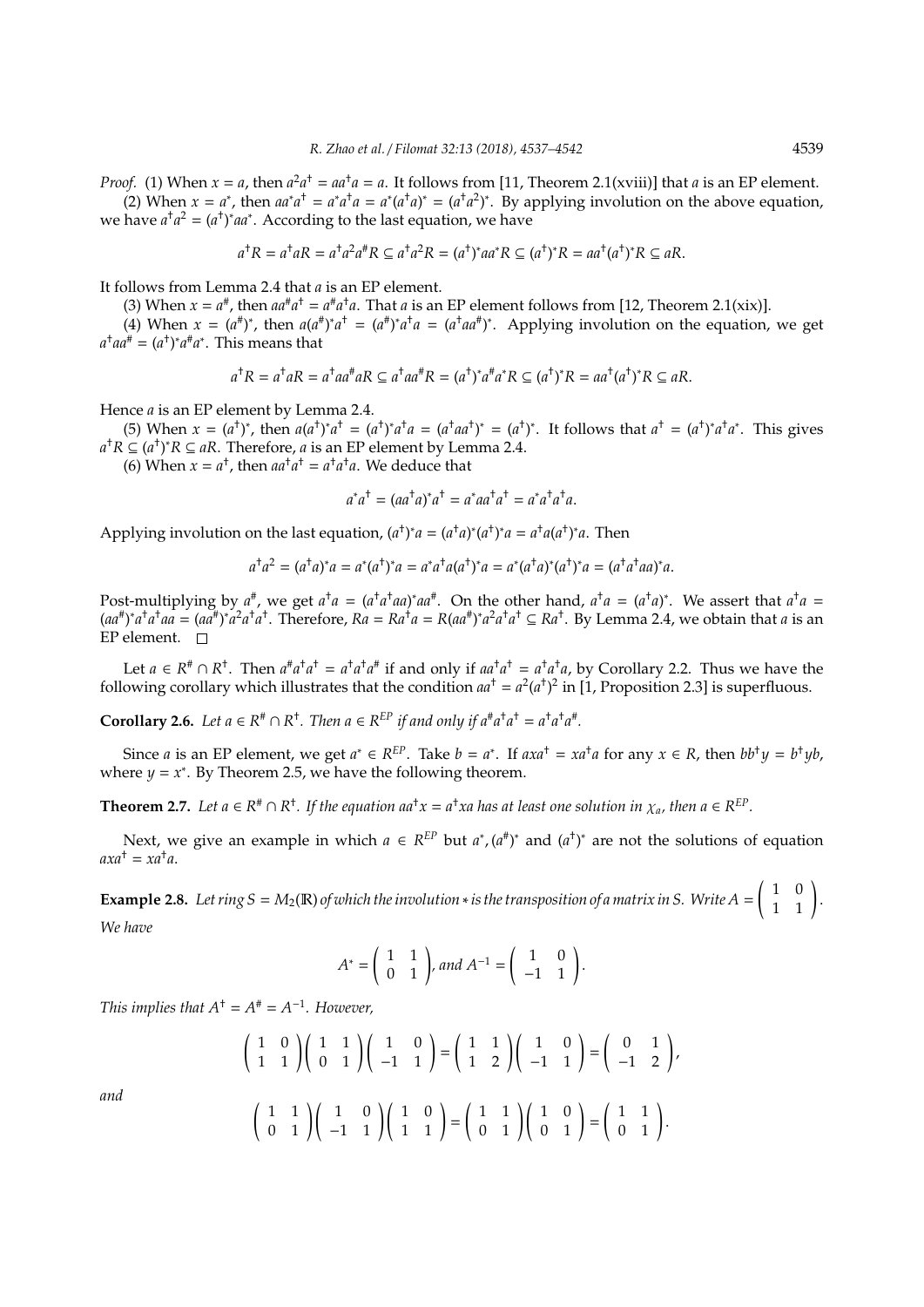*That is,*  $AA^*A^{\dagger} \neq A^*A^{\dagger}A$ *. Similarly, we have* 

$$
A(A^{\#})^*A^{\dagger} = \begin{pmatrix} 2 & -1 \\ 1 & 0 \end{pmatrix} \neq \begin{pmatrix} 1 & -1 \\ 0 & 1 \end{pmatrix} = (A^{\#})^*A^{\dagger}A.
$$

*The last inequation now leads to*  $A(A^{\dagger})^* A^{\dagger} \neq (A^{\dagger})^* A^{\dagger} A$ .

Let  $\chi'_a = \{b \in \chi_a | aba^{\dagger} = ba^{\dagger}a\}$ . Denote by  $|\chi'_a|$  $\hat{a}_a^{\prime}$ | the number of all elements in  $\chi^{\prime}_a$ *a* . By Example 2.8, we know that  $a \in \mathcal{R}^{EP}$  cannot imply  $|x|$  $a'_{a} = |\chi_a|$ . In the following corollary, we show that  $\{a, a^+, a^+\} \subseteq \chi_a^+$ *a* .

**Corollary 2.9.** *Let*  $a \in R^{\#} \cap R^{\dagger}$ *. Then*  $a \in R^{\text{EP}}$  *if and only if*  $|\chi'_a|$  $a'_{a}$  |  $\geq 3$ *.* 

*Proof.* From Theorem 2.5, the sufficiency is obvious. Conversely, if *a* is an EP element, then  $a^{\dagger} = a^{\dagger}$ . It follows that  $a^2a^{\dagger} = a^2a^{\dagger} = a = aa^{\dagger}a$ ,  $aa^{\dagger}a^{\dagger} = aa^{\dagger}a^{\dagger} = a^{\dagger}a^{\dagger}a = a^{\dagger}a^{\dagger}a$ , and  $aa^{\dagger}a^{\dagger} = aa^{\dagger}a^{\dagger} = a^{\dagger}a^{\dagger}a = a^{\dagger}a^{\dagger}a$ . Thus  ${a, a<sup>†</sup>, a<sup>#</sup>} \subseteq \chi'$  $\int_a^b$ . That is,  $|\chi_a^{\prime}|$  $a'_{a}$  |  $\geq 3$ .

As usual, we let *J*(*R*) be the Jacobson radical of *R* and *U*(*R*) be the set of all invertible elements of *R*. In [16, Theorem 2.2], it is shown that  $a \in R^{EP}$  if and only if the system of equations  $a = xa^2$ ,  $(xa)^* = xa$ , and  $x = ax^2$  has at least one solution in *R*. Motivated by the result, we have the following theorem.

**Theorem 2.10.**  $a \in R^{EP}$  *if and only if there exists*  $x \in R$  *such that* 

$$
a = xa^2
$$
,  $(xa)^* = xa$ , and  $x - ax^2 \in J(R) \cap comm(a)$ .

*Proof.* If *a* is an EP element, then  $a^{\dagger} = a^{\#}$ . It is easy to show that  $a^{\dagger}$  satisfies the above three relations. Conversely, writing  $t = x - ax^2$ , we deduce that

$$
a = xa^2 = (ax^2 + t)a^2 = axxa^2 + ta^2 = axa + ta^2.
$$

That is, *a* − *ta*<sup>2</sup> = *axa*. It follows from *t* ∈ *J*(*R*) ∩ *comm*(*a*) that *a* − *a*<sup>2</sup>*t* = *axa*. Thus, *a*(1 − *at*) = *axa*. Note that 1 − *at* ∈ *U*(*R*) ∩ *comm*(*a*) for *at* ∈ *J*(*R*). So  $(1 - at)^{-1}a = a(1 - at)^{-1}$ . The last equation but one, post-multiplied by  $(1 - at)^{-1}$ , we get

$$
a = ax(1 - at)^{-1}a = a(ax^2 + t)(1 - at)^{-1}a = a^2x^2(1 - at)^{-1}a + at(1 - at)^{-1}a.
$$

This gives  $a(1 - t(1 - at)^{-1}a) = a^2x^2(1 - at)^{-1}a$ . Since  $t(1 - at)^{-1}a \in J(R)$ , we get  $1 - t(1 - at)^{-1}a \in U(R)$ . It follows immediately that

$$
a = a^2 x^2 (1 - at)^{-1} a (1 - t(1 - at)^{-1} a)^{-1} \in a^2 R.
$$

On the other hand,  $a = xa^2 \in Ra^2$ . Thus  $a \in R^*$ . It is easy to verify that

$$
aa^{\#} = xa^2a^{\#} = xa = (xa)^* = (xaa^{\#}a)^* = (xa^2a^{\#})^* = (aa^{\#})^*.
$$

It yields that  $a^{\dagger} = a^{\#}$ . This completes the proof.

Motivated by [12, Conjecture 1] and [1, Proposition 2.2, Corollary 2.5], we have the following results about EP elements.

**Proposition 2.11.** Let  $a \in R^* \cap R^*$ . Then the following conditions are equivalent:

 $(1)$  *a* ∈  $R^{EP}$ ; (2)  $aa^{\dagger} = (a^{\dagger})^2 a^2$ ; (3)  $a^{\dagger}a = a^2(a^{\dagger})^2$ .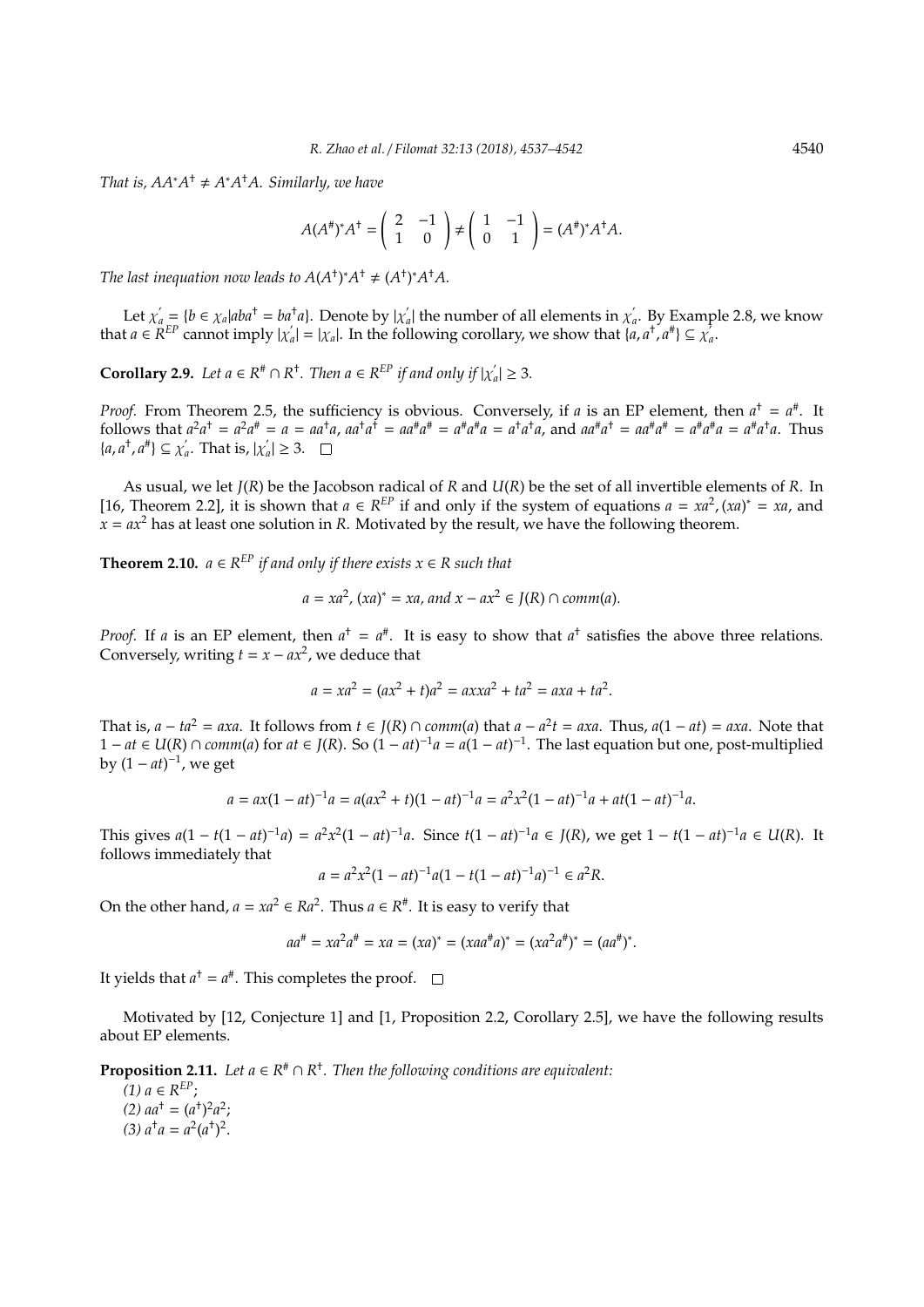.

*Proof.* If *a* is an EP element, then it implies that  $aa^+ = (a^+)^2 a^2$ . Suppose the condition (2) hold. Then we have  $aa^{\dagger} = (a^{\dagger})^2 a^2$ . Post-multiplying by  $a^{\#} a^{\dagger}$ , we claim that

$$
a^{\#}a^{\dagger} = a(a^{\#})^2 a^{\dagger} = aa^{\dagger} a(a^{\#})^2 a^{\dagger} = aa^{\dagger} a^{\#} a^{\dagger} = (a^{\dagger})^2 a^2 a^{\#} a^{\dagger} = (a^{\dagger})^2 aa^{\dagger} = (a^{\dagger})^2
$$

Indeed, pre-multiplying by *a*, we get  $a^{\#}aa^{\dagger} = aa^{\#}a^{\dagger} = a(a^{\dagger})^2$ . Finally, post-multiplying by *a*, we obtain

$$
a^{\#}a = a^{\#}aa^{\dagger}a = a(a^{\dagger})^2a = (aa^{\dagger})a^{\dagger}a = (a^{\dagger})^2a^2a^{\dagger}a = (a^{\dagger})^2a^2 = aa^{\dagger}.
$$

This means that *a* is an EP element. We thus get

$$
a^2(a^{\dagger})^2 = a^2(a^{\dagger})^2 = aa^{\dagger} = a^{\dagger}a = a^{\dagger}a.
$$

The implication (3)  $\Rightarrow$  (1) is similar to (2)  $\Rightarrow$  (3).  $\Box$ 

**Theorem 2.12.** Let 
$$
a \in R^* \cap R^*
$$
 and  $m \ge 2$  be a positive integer. Then the following conditions are equivalent:

*(1) a* ∈ *R EP;* (2)  $aa^{\dagger} = a^k (a^{\dagger})^m a^{m-k}$ , for 0 ≤  $k < m$ ; (3)  $aa^{\dagger} = (a^{\dagger})^k a^m (a^{\dagger})^{m-k}$ , for  $1 \leq k \leq m$ .

*Proof.* If *a* is an EP element, then  $a^{\dagger} = a^{\#}$ . It is clear that the conditions (2) and (3) hold. Conversely, assume that  $aa^{\dagger} = a^k (a^{\dagger})^m a^{m-k}$ , for  $0 \le k < m$ . Then  $a = aa^{\dagger} a = a^k (a^{\dagger})^m a^{m-k} a = a^k (a^{\dagger})^m a^{m-k+1}$ , for  $0 \le k < m$ . Post-multiplying by  $a^*$ , we get

$$
aa^{\#} = a^{k}(a^{\dagger})^{m}a^{m-k+1}a^{\#} = a^{k}(a^{\dagger})^{m}a^{m-k} = aa^{\dagger}.
$$

Hence, *a* is an EP element.

Suppose that  $aa^{\dagger} = (a^{\dagger})^k a^m (a^{\dagger})^{m-k}$ , for  $1 \leq k \leq m$ . Then we have

$$
aR = aa^{\dagger}R = (a^{\dagger})^k a^m (a^{\dagger})^{m-k} R \subseteq a^{\dagger}R.
$$

It follows from Lemma 2.4 that *a* is an EP element.

Particularly, taking  $m = 2$ ,  $k = 0$ , 1 in (2) and  $k = 1$  in (3), we have the following corollary.

**Corollary 2.13.**  $a \in R^{EP}$  *if and only if*  $a \in R^* \cap R^+$  *and one of the following conditions holds:* 

(1)  $aa^{\dagger} = a(a^{\dagger})^2 a;$ (2)  $aa^{\dagger} = a^{\dagger} a^2 a^{\dagger}$ .

**Corollary 2.14.**  $a \in R^{EP}$  *if and only if*  $a \in R^* \cap R^+$  *and one of the following conditions holds:* 

 $(1) a(a^{\dagger})^2 a = a^{\dagger} a^2 a^{\dagger}$ ; (2)  $a^{\dagger} = (a^{\dagger})^2 a;$ (3)  $a^{\dagger} = a(a^{\dagger})^2$ ; (4)  $a = a^{n+1}(a^{\dagger})^n$ , for  $n \ge 1$ .

*Proof.* If *a* is an EP element, then the conditions (1)-(4) are clearly satisfied. Conversely, if the condition (1) hold, then  $a(a^{\dagger})^2 a = a^{\dagger} a^2 a^{\dagger}$ . Pre-multiplying by a, we have  $a^2(a^{\dagger})^2 a = a(a(a^{\dagger})^2 a) = a(a^{\dagger} a^2 a^{\dagger}) = a^2 a^{\dagger}$ . Then

$$
a(a^{\dagger})^2 a = (a^{\dagger} a^2)(a^{\dagger})^2 a = a^{\dagger} (a^2(a^{\dagger})^2 a) = a^{\dagger} (a^2 a^{\dagger}) = a a^{\dagger}.
$$

From Corollary 2.13, we see that *a* is an EP element.

Assume that the condition (2) hold. Then we have  $aa^{\dagger} = a((a^{\dagger})^2a) = a(a^{\dagger})^2a$ . It follows from Corollary 2.13 that *a* is an EP element.

Suppose that  $a^{\dagger} = a(a^{\dagger})^2$ . Then we get  $a = aa^{\dagger}a = a^2(a^{\dagger})^2a$ . Pre-multiplying by  $a^{\#}$ , we obtain

$$
a^{\#}a = a^{\#}a^2(a^{\dagger})^2a = a(a^{\dagger})^2a = a^{\dagger}a.
$$

It yields that *a* is an EP element.

If the condition (4) hold, then we get

$$
a^{\#}a = a^{\#}(a^{n+1}(a^{\dagger})^n) = a^{\#}a^2(a^{n-1}(a^{\dagger})^n) = a^n(a^{\dagger})^n = a^n(a^{\dagger})^naa^{\dagger} = aa^{\#}aa^{\dagger} = aa^{\dagger}.
$$

It follows that *a* is an EP element.  $\square$